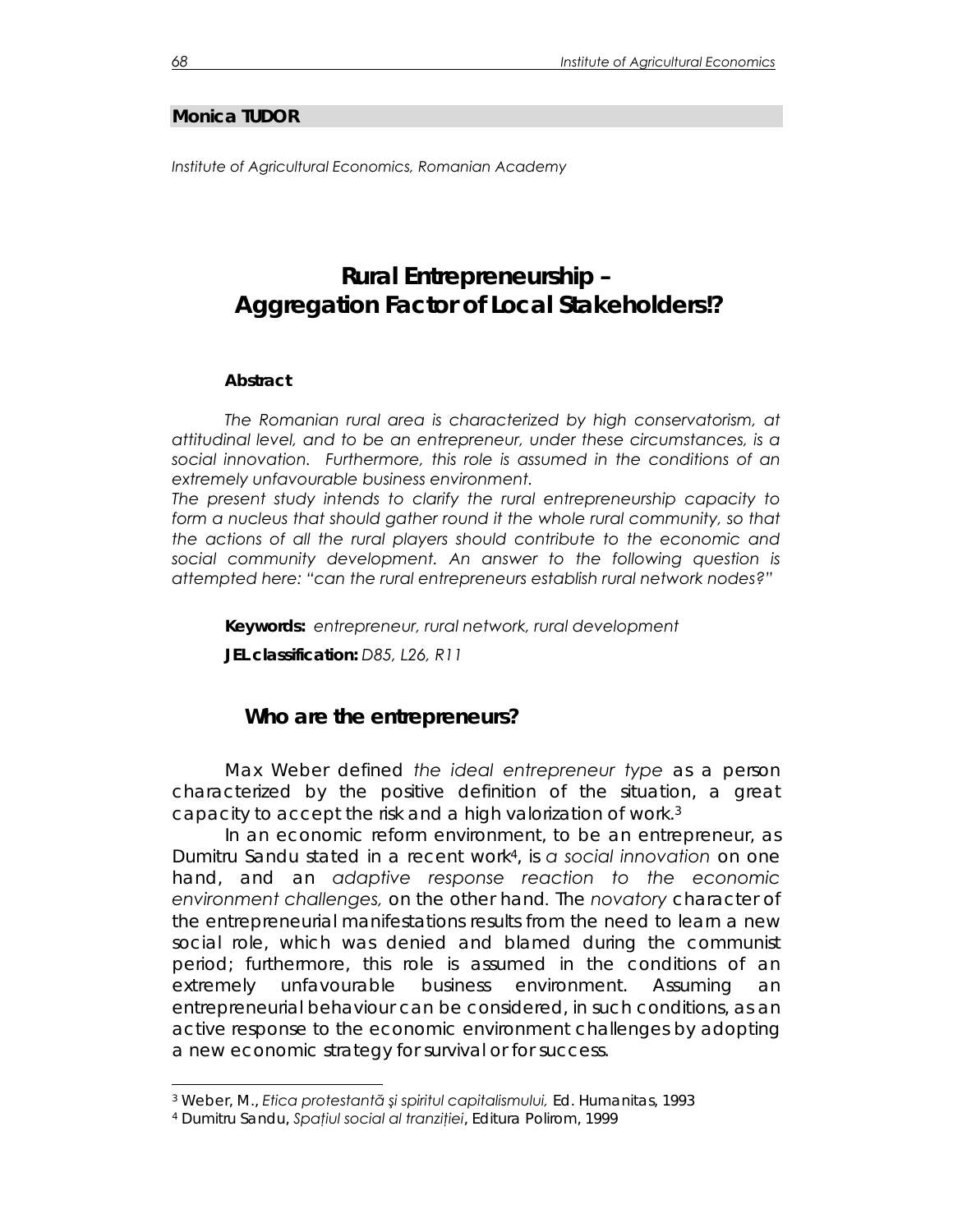The Romanian rural area is, by excellence, an agrarian, patriarchal one, which imprints, at attitudinal level, quite a high conservatorism level. Private initiative development has to face the social pressure that targets the preservation of the pre-existing social and economic order.

In this context, the present study intends to clarify the rural entrepreneurship capacity to form a nucleus that should gather round it the whole rural community, so that the actions of all the rural players should contribute to the economic and social community development. An answer to the following question is attempted here: "can the rural entrepreneurs establish rural network nodes?" In order to have this function, the perception of the entrepreneurs should consider them as a social category able to assume this role. In this context we shall firstly consider *the public perception of the entrepreneurs*; secondly, *the authorities' perception of the entrepreneurs.* On the other hand, the entrepreneurs themselves must also accept assuming the role of rural development network node – *the entrepreneurs' point of view* being the last item of the study.

The following documentation sources were used: the data from the OSF Rural EuroBarometers from 2002 and 2005 as well as the conclusions of the field surveys conducted by the team of researchers from the Institute of Agricultural Economics of the Romanian Academy.

## **I. Public perception of the entrepreneurs**

The modality in which the rural people perceive the entrepreneurship involvement in actions generating the progress of the community is reflected by the structure of answers to two of the questions of the Rural EuroBarometer of 2005 regarding: 1) *the causes of success/failure of a community project* 2) *hierarchization of persons with initiative who have done something for the rural community.* 

From the analysis of the answers from the representative sample, it results that the determinants of the success of a community project are, in the first place, the social cohesion and solidarity, as 40 % of the respondents consider that a community project would have success as "it would be in the interest of all people", while other 36% consider that the success is due to the contribution in labour of the members of the respective community.

In the public perception, the entrepreneurs' involvement in a successful community project would be low, only 5% considering that the firms would contribute with money and assets to the project.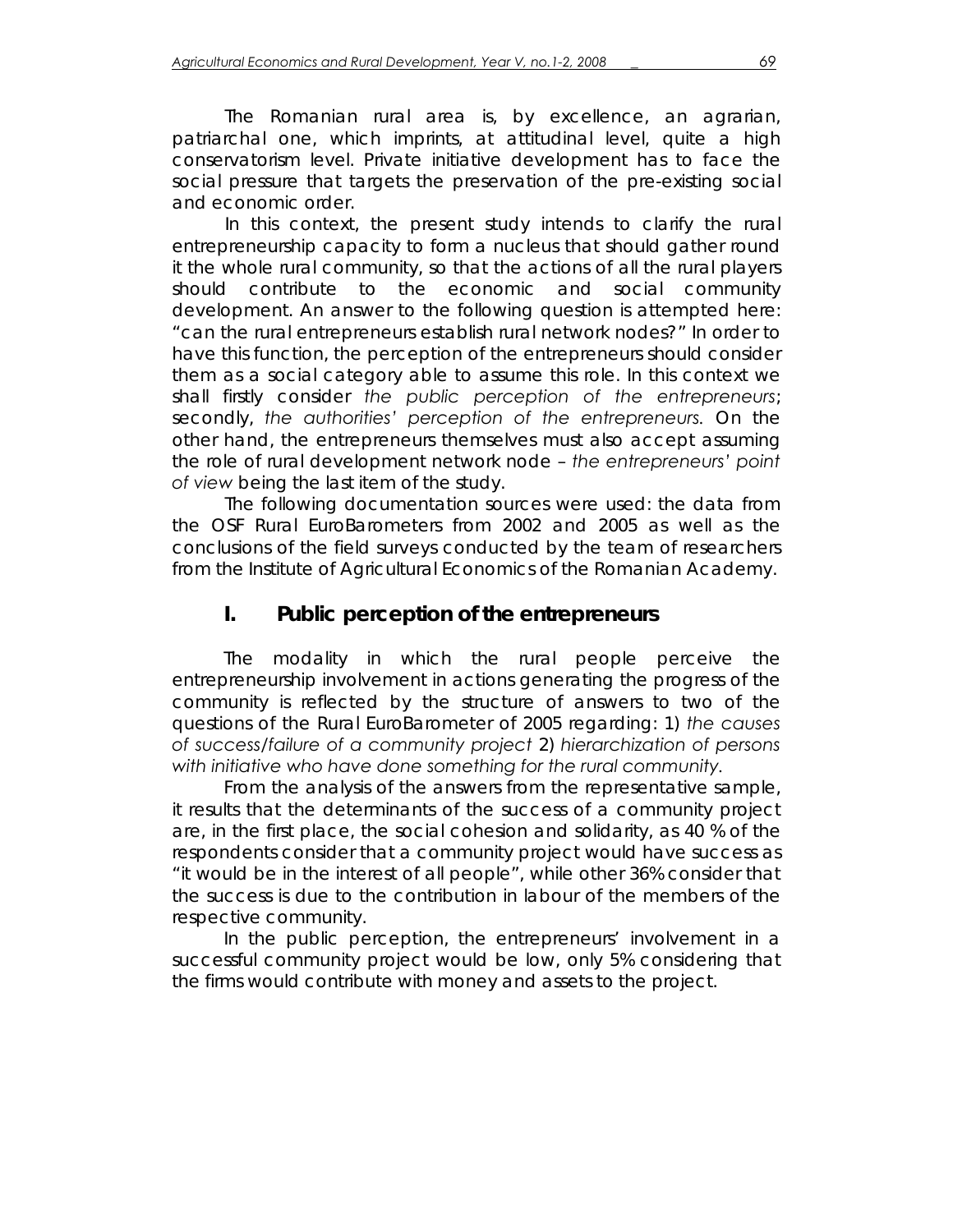

Figure 1. Listing the causes of community project success / failure

Data source: Rural Euro Barometer, OSF, November 2002

The failure of a community project, in most respondents' opinion, is due to the local authorities; there is also another cause, mentioned by 12% of the respondents, according to which the members of the community, mainly those who would have the necessary resources to finalize the community projects, i.e. the entrepreneurs, "don't care about the village".

In the respondents' opinion, the main element that would recognize the contribution of entrepreneurs to the community development initiative is the answer to the question "Who are the people with initiative who have done something for your village?"

In the respondents' opinion, the mayors, followed by the local council and priests are considered as the most important initiators of the actions meant to improve the living conditions in the locality. Only 6% of respondents consider that the private entrepreneurs in the locality had initiatives benefiting the community. Other 6% consider that the small handicraftsmen in the locality also contributed to the initiation of community projects. As a result, only 12 % of respondents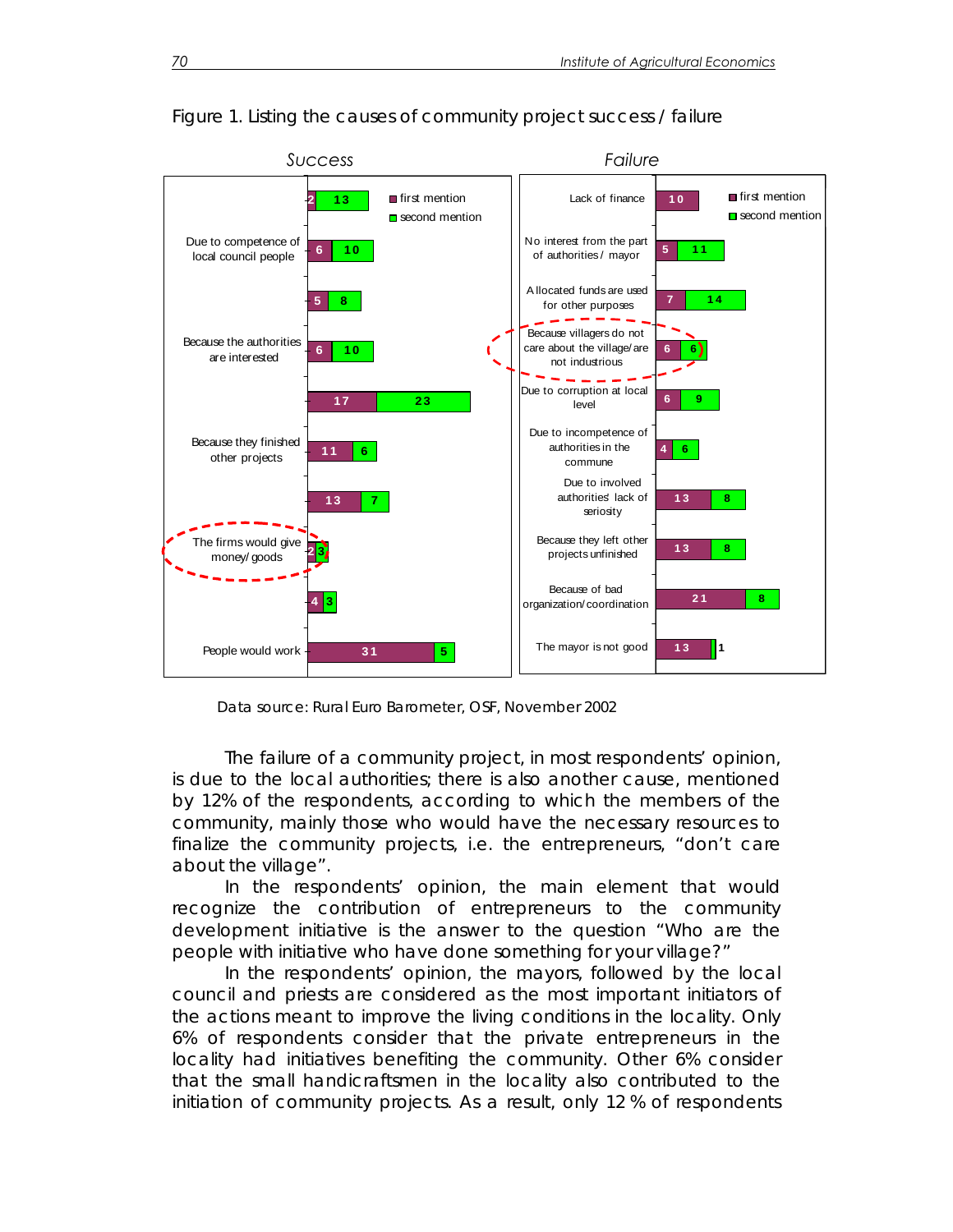consider that the local entrepreneurs are the initiators of actions benefiting the community; yet, it should be specified that this percentage refers to the second and third answers of the interviewed people and not as a first answer.

### Figure 2. Who are the people with initiative who have done something for your village?



Data source: Rural Euro Barometer, OSF, November 2005

As a result, the public perception of the entrepreneurs' capacity to set up network nodes generating community development is rather a negative one, most of the interviewed people in November 2005 considering that the private firms contribute to the success of community projects only to a low extent and they are not among the main initiators of actions benefiting the community.

# **II. Authorities' perception of the entrepreneurs**

Not only the population's perception in relation to the entrepreneurs' involvement in the community development is important, but also the public authorities' perception, as most often the community problems can be solved up only on the basis of a publicprivate partnership. To what extent this partnership operates and whether it actively involves the local entrepreneurs or only the private persons are questions that get a complete picture of the local perception regarding the entrepreneurs; it is these questions that can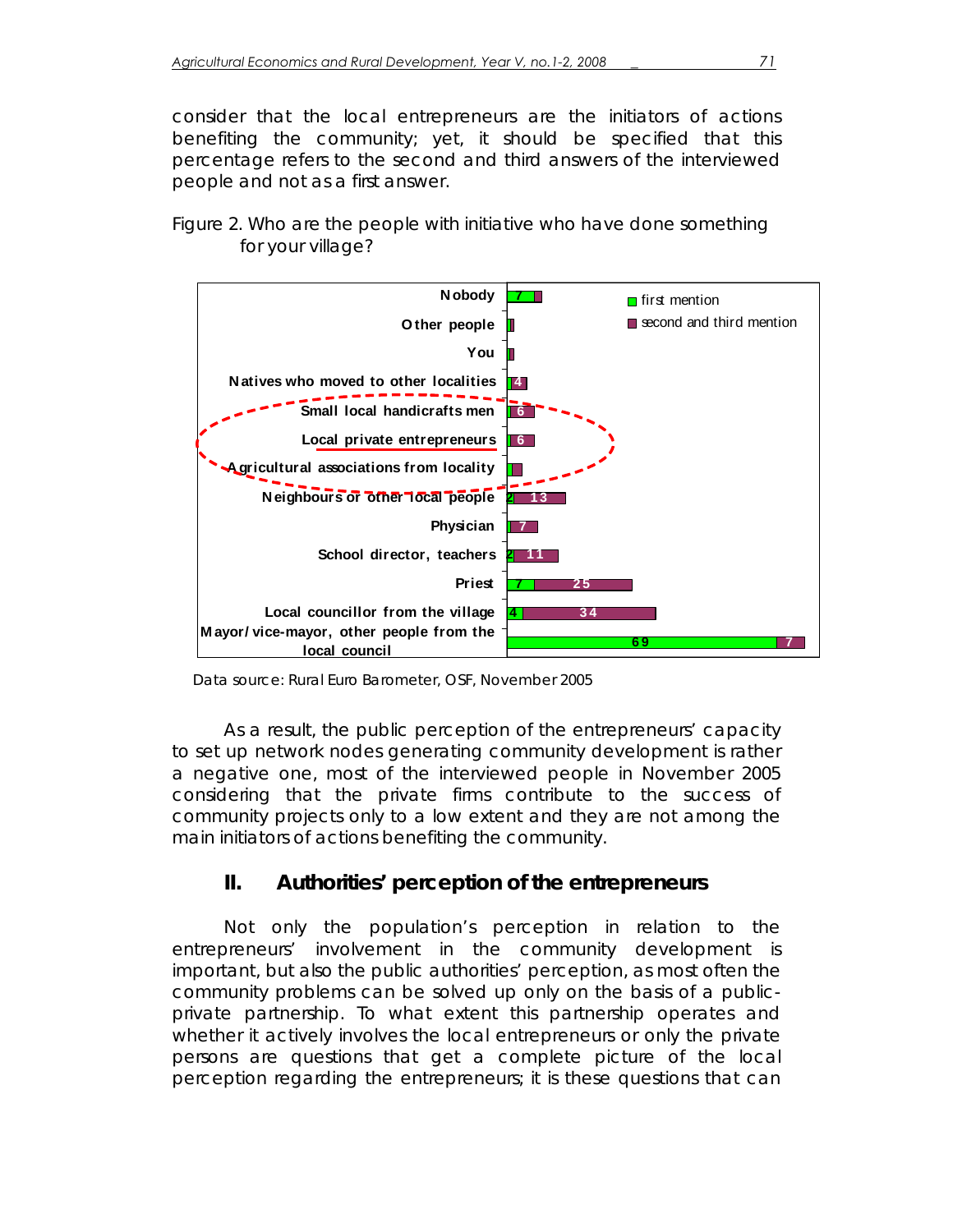be best answered by the public authorities' representatives as part of this partnership.

The authorities' perception of the entrepreneurs was reflected by the answer to two questions addressed in the Rural EuroBarometer of 2002 to the representatives of the local public authorities. On one hand, these questions target the involvement of the local players in solving up the community problems, also including here the local entrepreneurs as a reflection of the public-private partnership operation. On the other hand, the answer to the second question is meant to reflect, as in the case of the public perception, the perception of the local players' capacity, of the entrepreneurs' capacity in particular, to exercise their influence in the direction of solving up community problems. The higher the capacity of a local player to influence the solving up of community problems, the more it can be estimated that the respective local player can represent a central factor, aggregating the local stakeholders.



Figure 3. How actively are the following players involved in solving up the local problems?

Data source: Rural Euro Barometer, OSF, November 2002.

**agricultural association (legal entity)**

**family association**

**51.7**

**47.0**

As regards the involvement in solving up the local problems, the local public administration representatives have rather a negative perception of the local entrepreneurs. Yet, it should be highlighted that, compared to the public perception, at the public administration level there is a more important valorization of the private entrepreneurs' contribution to solving up the community problems. While only 5% of the interviewed private persons considered that the private firms also contribute to the success of a community project, 24%

**20.5**

**21.9**

**16.6**

**2.0**

**1.3**

**31.1**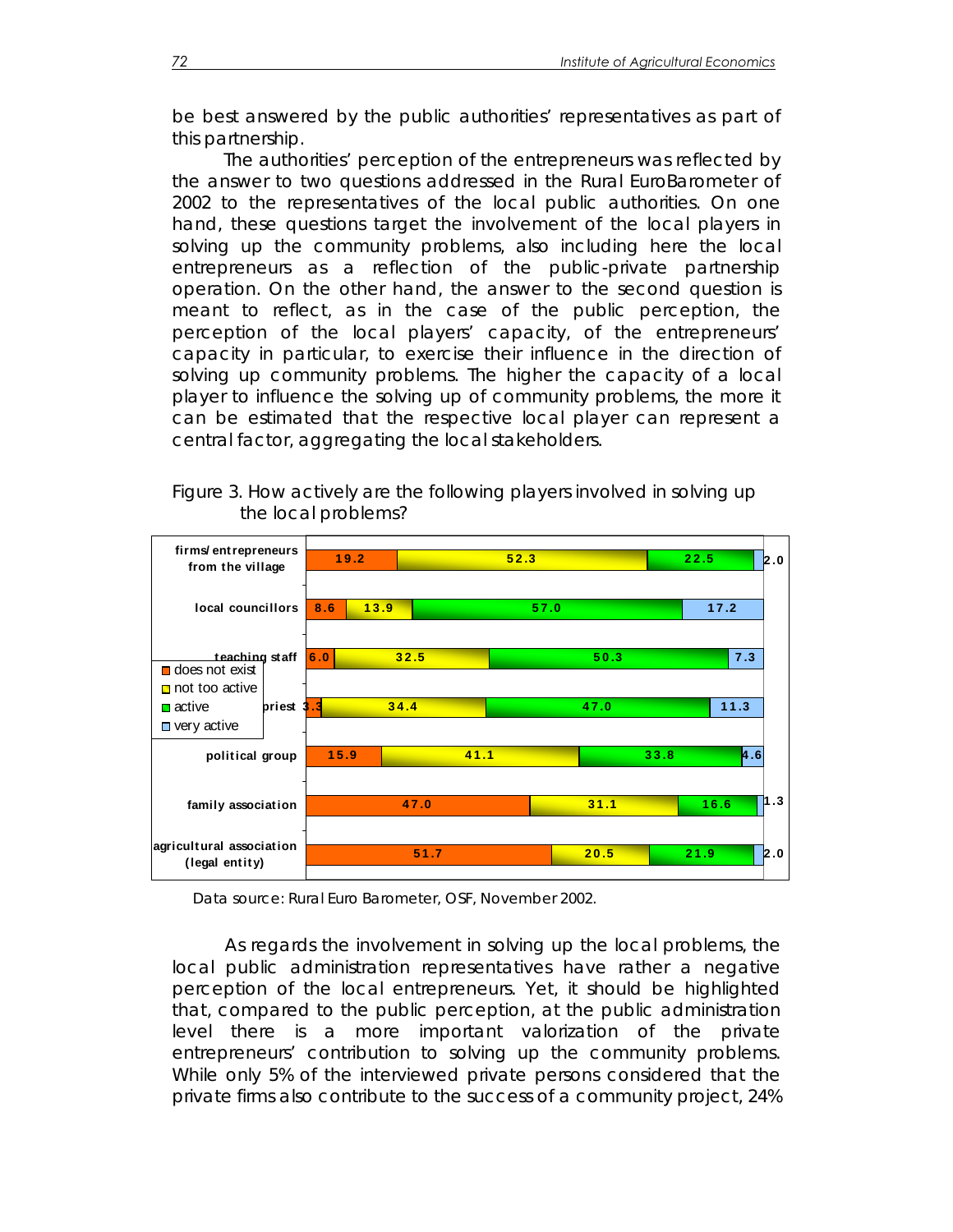of the public authorities' representatives consider that the firms from the village are actively and very actively involved in solving up the local problems. Yet this percentage is much lower compared to the other local players (councillors, teaching staff and priest).

The family associations and the legal associations are not very much appreciated either as regards their involvement in solving up the community problems. The latter set a record as regards the absolute non-involvement, as about half of the local public administration representatives considered that in 2002 the involvement of these two institutional players in solving up the local problems "was null".



### Figure 4. Which local players mostly influence the solving up of the community problems?

Data source: Rural Euro Barometer, OSF, November 2002

In the public authorities' perception, none of the private initiative representatives has the capacity to influence the solving up of the community problems – neither the firms in the village nor the family association or the legal association. As a result, none of the abovementioned players will be considered by the public authorities as an aggregation factor of community development initiatives as their power to impose their point of view is not recognized.

# **III. The entrepreneurs' point of view**

As a result of the above-mentioned facts, it can be estimated that learning adaptive answers to a hostile business environment influences the entrepreneurs' behaviour rules.

The great challenges of the business environment generate private entrepreneurial responses that rather hinder the positive and progressive manifestations of the entrepreneurial spirit. Thus, the four greatest difficulties that the entrepreneurs are facing are the following: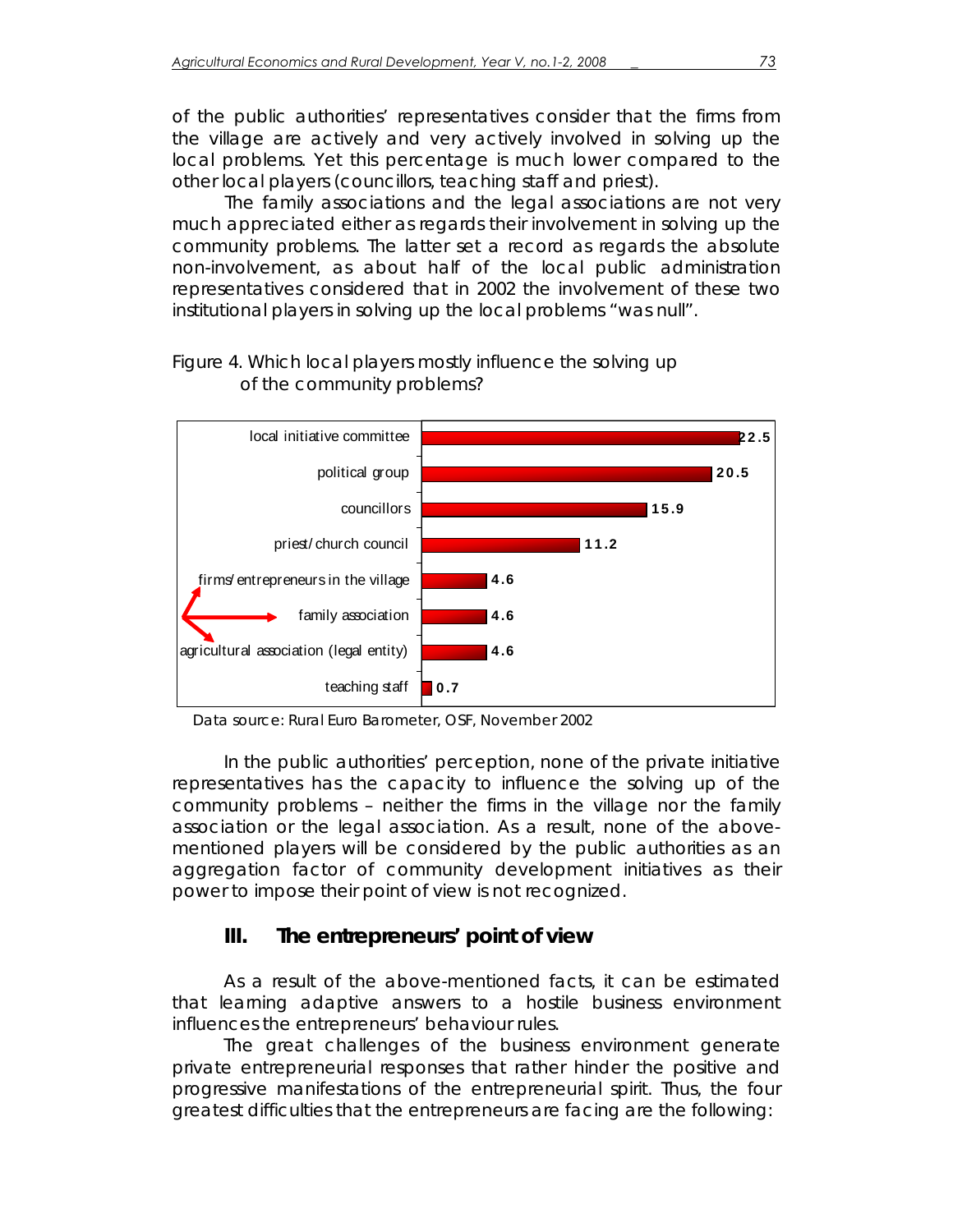- o Economic, legal and institutional *instability*, generated by setting the economic structures on capitalist bases, by the frequent modifications of legal provisions regulating the business environment and by the great mobility in the establishment and liquidation of certain institutions, in investing and limiting their attributions. The entrepreneurship response is materialized in the high valorization of *prudence* and the diminution of *risk tolerance*  as adaptive reactions to the negative perception of the economic environment
- o *Low solvent demand* resulting from the rural population poverty limits the business opportunities and the growth possibility of firms, which hinders the structuring of competitional markets
- o *Corruption,* which tends to affect all the structures and representative institutions of the state, continuously *erodes the institutional trust,* generating a particular form of survival strategy, based upon solving up the problems that would fall into the responsibility of these institutions by certain modalities outside the acceptable legal system
- o The existence of significant *regional differences* regarding the business opportunities acts either as a *catalyst* or as an *obstacle* in business dynamics, favouring the performances of firms operating in the developed regions from the economic point of view, which generate frequent market flows and hence larger incomes for all the economic players.

As a result, the entrepreneurship responses to the economic and business environment challenges highly appreciate the prudence and non-assuming the risk, with the tendency to restrict private initiative both in business growth and mainly in initiating new businesses.

*In the relation with the rural community,* the entrepreneurs adopt a behaviour adapted to the image associated to them in the public perception.

- They regard the relation with the community in the light of the cost/benefit ratio. The community needs will encourage the entrepreneurs' involvement to the extent to which their own business interests are satisfied in this way.
- For the entrepreneur, money has a productive and fruitful nature; the entrepreneur will invest in the interest of his own business, which will also bring benefits to the rural community where the business is located.

At a first glance, it seems that an antagonism exists between the attitude of rural collectivities vis-à-vis the initiators of entrepreneurial behavious and the expectations of entrepreneurs with regard to the community where they develop their business. While the community considers that the entrepreneurs are those who exploit the natural, material, human resources only for their own benefit, the entrepreneurs consider that the members of the community would be grateful to them for the prosperity they bring to the whole community, as they